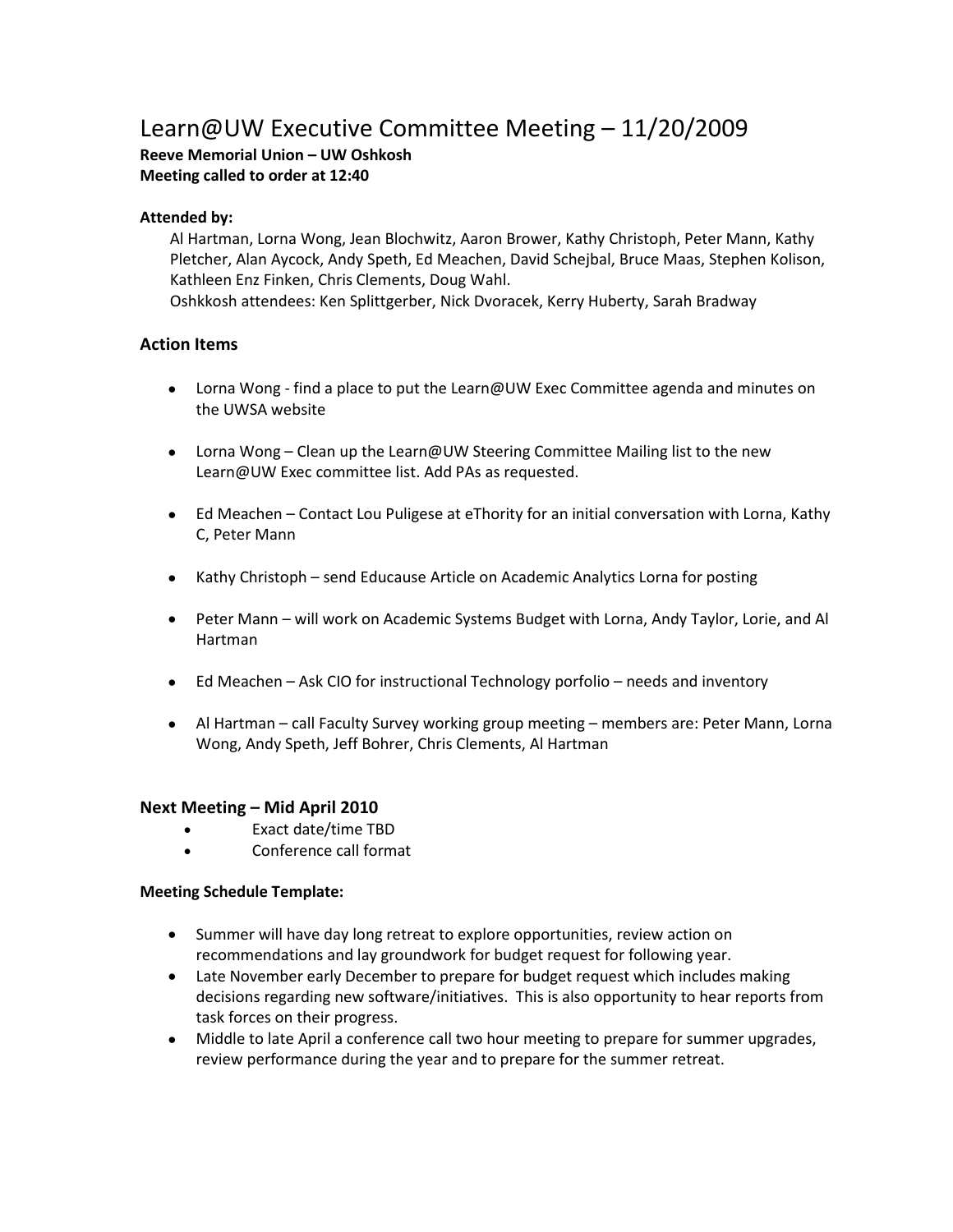#### **Meeting Notes**

The meeting began with recognition of Bruce Maas for his leadership during the transition from Blackboard/WebCT to D2L. A certificate of appreciation was presented to him by Ed on behalf of Senior Vice President Martin. Bruce shared his appreciation for the recognition and his concerns about future budgets and the need to be careful about what projects we pilot and subsequently approve. Bruce remarked that with the current economic situation, we cannot afford to make mistakes. In our decision process, we should engage stakeholders, do not be hasty in making technology based alternative solutions, especially in D2L. Be thoughtful, not totally dependent on pilots. The Committee expressed its gratitude to Bruce for his leadership during a very difficult transition. Certificates will also be presented to Ron Kramer and Faith Hensrud as they will be leaving the Executive Committee.

# **Learn@UW Executive Committee Review (Al Hartman)**

## *Clarification on the chain of approval authority of this group:*

If we approve something that does not require funding but a change in policy or practice, does anyone else have to confirm this other than Sr. VP Martin? Is there an appeal process? *- Ed would vet decisions (he is the joint sponsor w/ VP Martin). Ed involved with technology, Rebecca with academic implications. He will share with CIOs or Provosts, as necessary. Funding requests goes to CSRG.*

If we not approve something whether it costs money or not, does anyone else have to confirm?

- *Ed says to use 'accepted sense' to determine whether others need to confirm. Need to get input from Provosts, as appropriate (e.g. purging courses).*

*Communication with Provosts:* The group was on the Provosts agenda once or twice a year in the past. Suggestion is to send meeting notes to Stephen Kolision and Sr VP Rebecca Martin. They can decide to put issues on the agenda as needed.

*Communication with CIOs:* The group is on the CIO agenda a few times a year. Ed will note appropriate technical issues to include.

The current vacant Executive Committee position will be left unfilled for the time being, pending some change of positions and responsibilities of some current Committee members.

In summary: the person representing Senior Vice President for Academic Affairs Rebecca Martin, currently Stephen Kolison the Associate Vice President for Academic and Faculty Programs, will communicate decisions made by the Executive Committee to Senior Vice President Martin. Should the Senior Vice President have concerns about any decision she has the ultimate authority to stop implementation and/or return the item to the Executive Committee with her concerns to reconsider.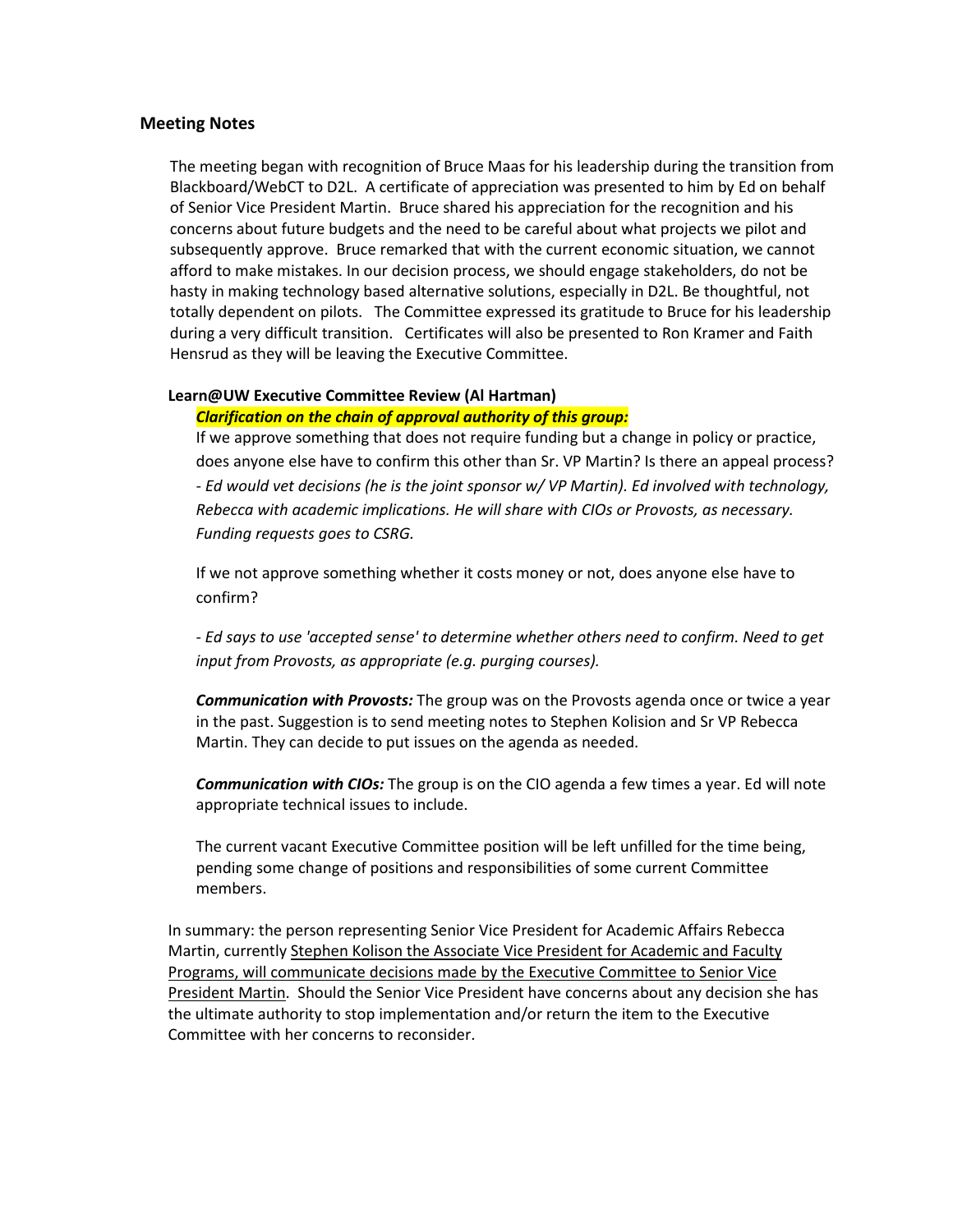It is expected that if the Executive Committee has concerns about a decision the Committee's Chair or any member may seek advice and counsel from the Senior Vice President or from UW System CIO.

It is expected that the provosts on the committee will share information with other provosts and CIOs on the committee with will share with other CIOs. We will error on the side of overcommunication rather than under-communication.

## **D2L Steering Committee/Learn@UW Exec Committee History (Kathy Pletcher & Al Hartman)**

The D2L Steering Committee started as a group to guide D2L implementation, has transitioned over the years to deal with other instructional technology issues, will continue now as Exec Committee to be more encompassing of broader e-learning and instructional technology needs that affect UW campuses and more inclusive of the academic side in discussion and decision.

Long time members – Bruce Maas, Kathy Christoph, Kathy Pletcher, Bob Kaleta were recognized. Jeanne Blochwitz and Peter Mann were also recognized for their role in transitioning UW campuses from BB and WebCT to D2L.

#### **Executive Committee Communication Channels (Lorna Wong)** *The current internal communication channels:*

UWS managed Listserv – [learnuw-exec@maillist.uwsa.edu](mailto:learnuw-exec@maillist.uwsa.edu) Can include PA or support staff if needed, be judicious. Send info to Lorna D2L archive site – repository or archive of Committee documents Requires Login, but not confidential. Meeting Frequency – the group decides that we meet three times a year April (conference call ~2 hours) July (face to face – one to two days) October/Nov (conference call  $\sim$  2 hours)

*Explore External Communication*: One way to make the agenda/minutes more easily available to general public may be to start a web page on the UWSA website. Lorna will investigate.

#### **Learn@UW Status Report (Peter Mann & Jeanne Blochwitz)**

Peter reviewed the Learn@UW Status Update document. [check D2L archive site] The beginning of semester Login pattern indicated possible plateau reached. We may need different data points to track more meaningful usage. Reporting needs will be discussed later on the agenda.

Learn@UW Utility got an exception to the mandatory Furlough days. Will have support staff available during systemwide furloughs as well as Madison furloughs.

Pandemic preparations and actions were taken at the Utility level as well as campus level. Most campuses have prepared faculty through rapid course deployment strategies. Choice is still up to faculty and campus.

Jeanne reported that some technical issues were encountered in the data cleanup process. Data cleanup communication process with faculty should continue while Utility is working with D2L to resolve the data purge issues. Until these issues are resolved the data remain on servers but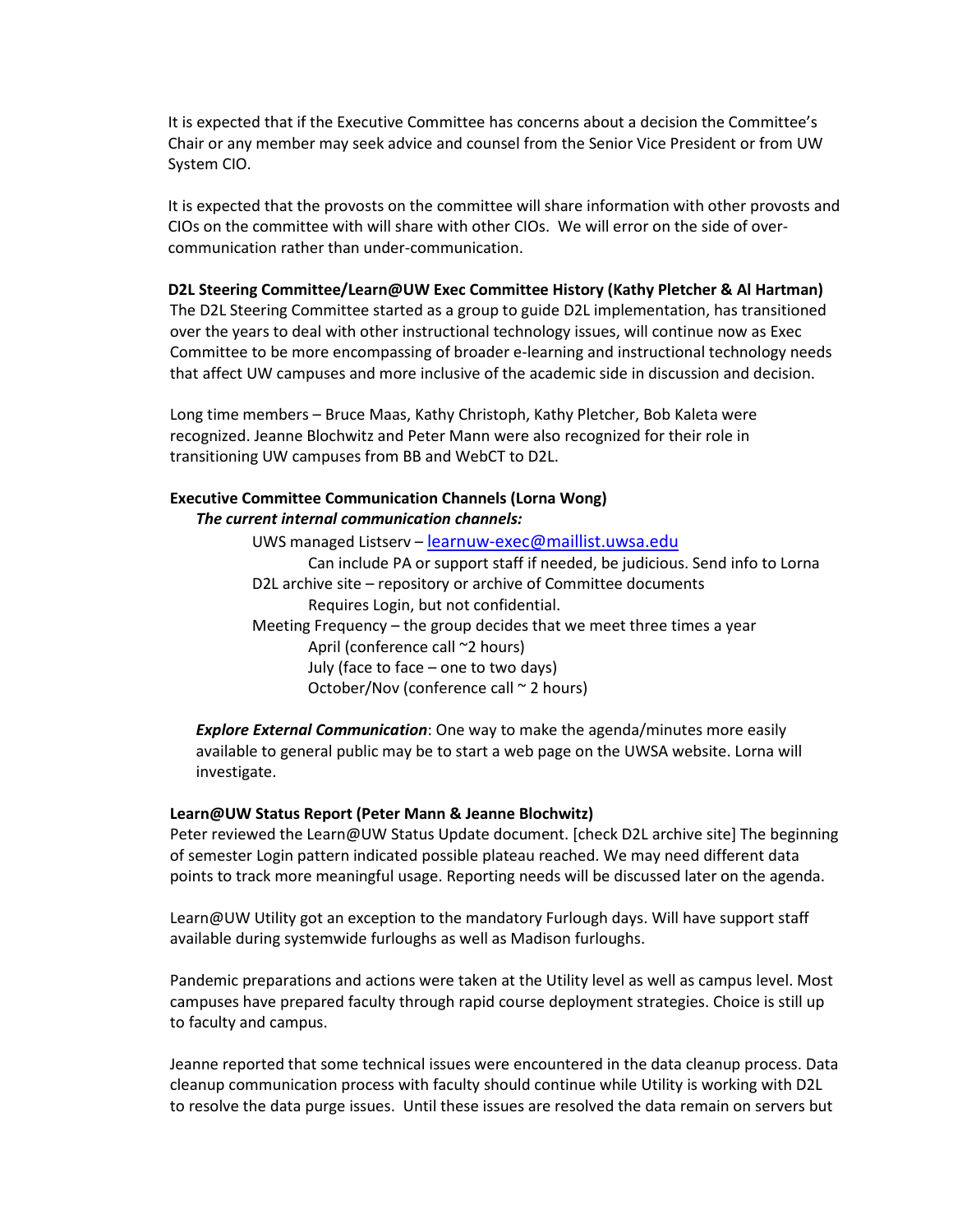are not visible to instructors. When the issues are resolved the data will be purged from the system to free up storage space.

Disk usage is still growing at an alarming rate. Plan to move disk to different tier in the next few months. This will require some downtime.

Major version of D2L upgrade preparation will start in March. Production upgrade will be in June.

Identity Management – HRS training is using Shibbeleth protocol for authentication. Will eventually be implemented across UW campuses. Utility will be working with D2L on their Shibbeleth product.

Third Party product integration with D2L – integrated products include Turnitin, Respondus, and Elluminate (pilot). Currently in the planning and talking stage with D2L on Oracle SAIP (Student Administration Integration Protocol) for more efficient and standard based course enrollment and grading transfer. More detail to be covered later on the agenda.

#### **CMS Status & Action (Ed Meachen)**

Current D2L contract is 2008-2013. DOA requires some action for alternatives for multi-year contract, not a big driving factor, but it would be prudent to begin some action by next summer to look at course management systems. From the study by Cal State System and Delta Initiatives (PPT on the D2L document course site), no single model has emerged and major disruption seems to be caused by vendors. Open Source products are gaining ground. Hosted services will grow, and other big players (such as Pearson) may enter the market.

*Oracle SAIP* – is a protocol that allows for deeper and wider integration of student information to other systems. For D2L, the major benefits will be to replace the currently homegrown interfaces maintained by MILER, provide real-time update of class enrollment information and grade transfer (which is currently available for only 6 campuses). The actual license cost can be very high (\$400,000?). We will be negotiating with both Oracle and D2L on the cost issue, as well as the probable timeline for running a pilot. We need the pilot to understand the technical resources needed and the true benefits of such integration.

*Reporting needs* – Ed introduced a Business Intelligence firm called eThority with a product called AnswerBridge. The CEO, Lou Puligese, was former BB CEO. They are working on an LMS Analytics Beta program and would like to invite UWS to do a no cost pilot to develop Key Performance Indicators (KPIs) for LMS. The hurdle is to find UW resources to work on the KPI development. A couple of campuses expressed concern about losing data to purging thus they may have some interest in this role (Lorna). UWS can play a connecting role between LEAP and assessment of essential learning outcomes (Aaron). Some IRB concerns were raised (Kerry). Kathy Christoph mentioned an Educause article on academics analytics dated 2007 at http://www.educause.edu/node/162101http://www.educause.edu/node/162101. [check D2L archive course site]. Ed suggested a small group should have a conversation with Lou – Lorna, Peter, Kathy C.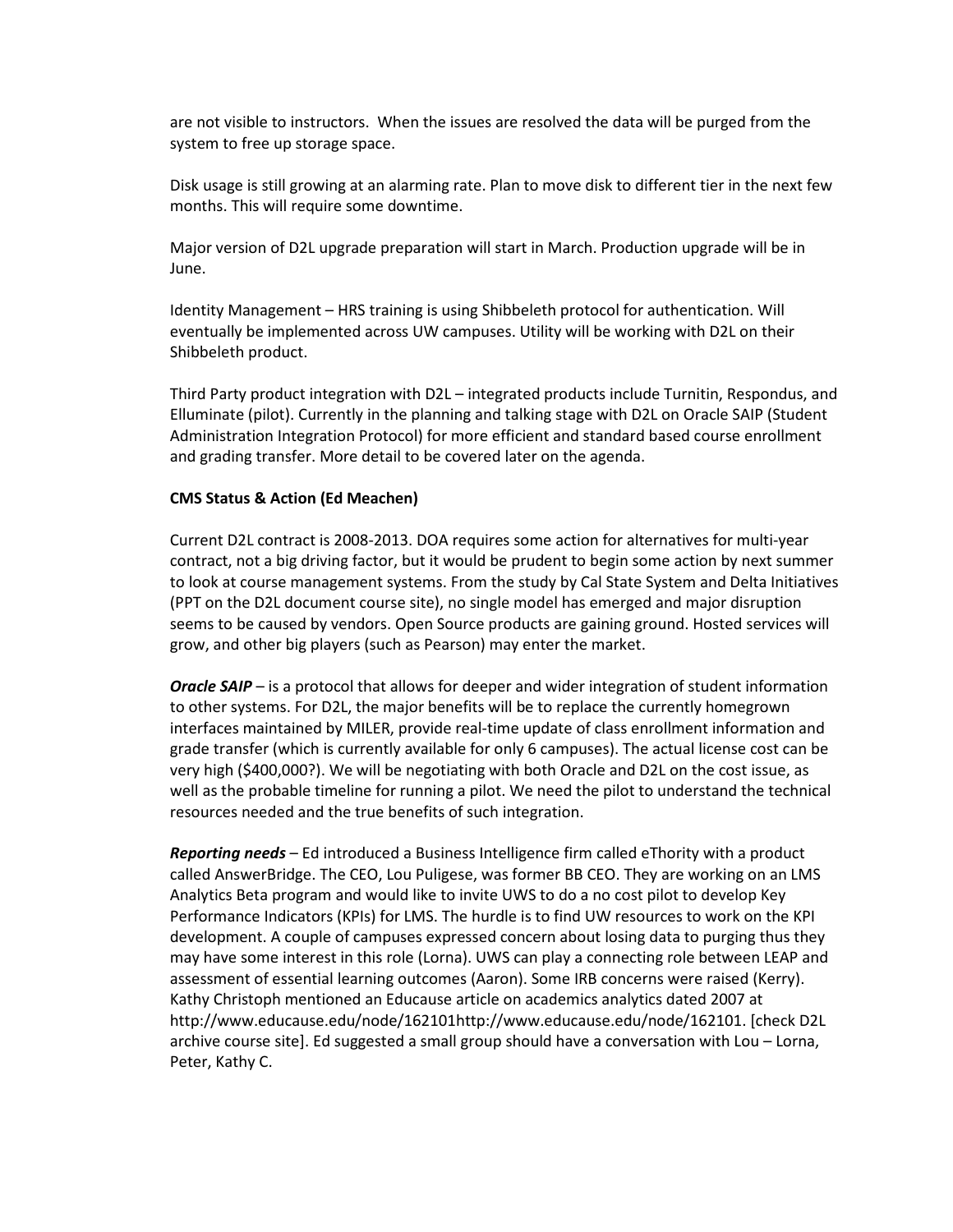Kathy P. noted that our current CMS is a good "student Record System". We will likely maintain this piece in the foreseeable future, but need to think of adding more tools to track our SIS needs, build other tools transparent to our students to do more creative things, adapt to learning styles etc. At this point we can track general activity but not the depth and quality of the interactions on D2L.

# **CSRG Budget Preparation (Ed Meachen)**

Traditionally, the Learn@UW (plus other Academic Systems) budget was prepared by Peter Mann, with Andy Taylor, Lorie Docken and Lorna Wong. The narrative was written by Kathy Pletcher (chair of Steering Committee) for CSRG. CSRG is revising its process this year. All requests will fill out a template for better consistency. The Learn@UW budget process will continue. Peter Mann will fill out the template and work with Al, Lorie, Lorna and Andy Taylor. The time frame is some time in January 2010. Streaming Service and justification for 2 applications FTE support (approved in July) will be worked into the FY11 budget.

Related instructional technology needs across the UW System should be considered for central budget support or negotiation for a better volume pricing as appropriate (Al). System can play a role in coordinating central licenses. Need to approach this from different channels – Provosts, CIOs, LTDC, and faculty and develop a process. Lorna is already working with Turnitin, Respondus, and Mathematica (soon). Ed will send out a request to CIOs for instructional software needs and inventory. A System wide Faculty satisfaction survey is planned for Spring 2010, the planning group will include appropriate questions. During the course of the next few months (until the April meeting), we will gather information for further discussion to come with a process to handle the requests.

In the future we will have an Executive Committee meeting in late November or early December to prepare for the budget process. In future years it is expected that the budget will cover more than just D2L costs. We expect that additional system wide software (e.g., Turnitin) will become part of the Learn@UW budget.

## **E-Learning Projects (Lorna Wong) –** *PPT summary available on the D2L archive site.*

*e-Portfolio Pilot* – D2L ePortfolio pilot is into the end of second semester. Five campuses are participating. Pilot ending June 2010, will negotiate further extension as requested by participating campuses. Lorna will initiate a talk with D2L in Dec. UW Colleges are using this pilot for faculty tenure portfolio. Questions raised as some campuses (College of Business at Whitewater and Oshkosh, and LaCrosse) are using another service called Digital Measures. A system for pricing negotiation?

*Synchronous Tools* – A Synchronous Tools Review Team was formed and currently collecting information on Adobe Connect Usage from faculty users through LTDC assistance. UWS is also setting up a pilot with Elluminate for the Spring semester 2010 and looking for faculty participants. The main advantage is integration with D2L and better Voice over IP features. Lorna is working with the LTDC and D2L site-admins to coordinate this effort. Synchronous Tools may serve research and administrative needs and should be considered in that light as well (Kathy C).